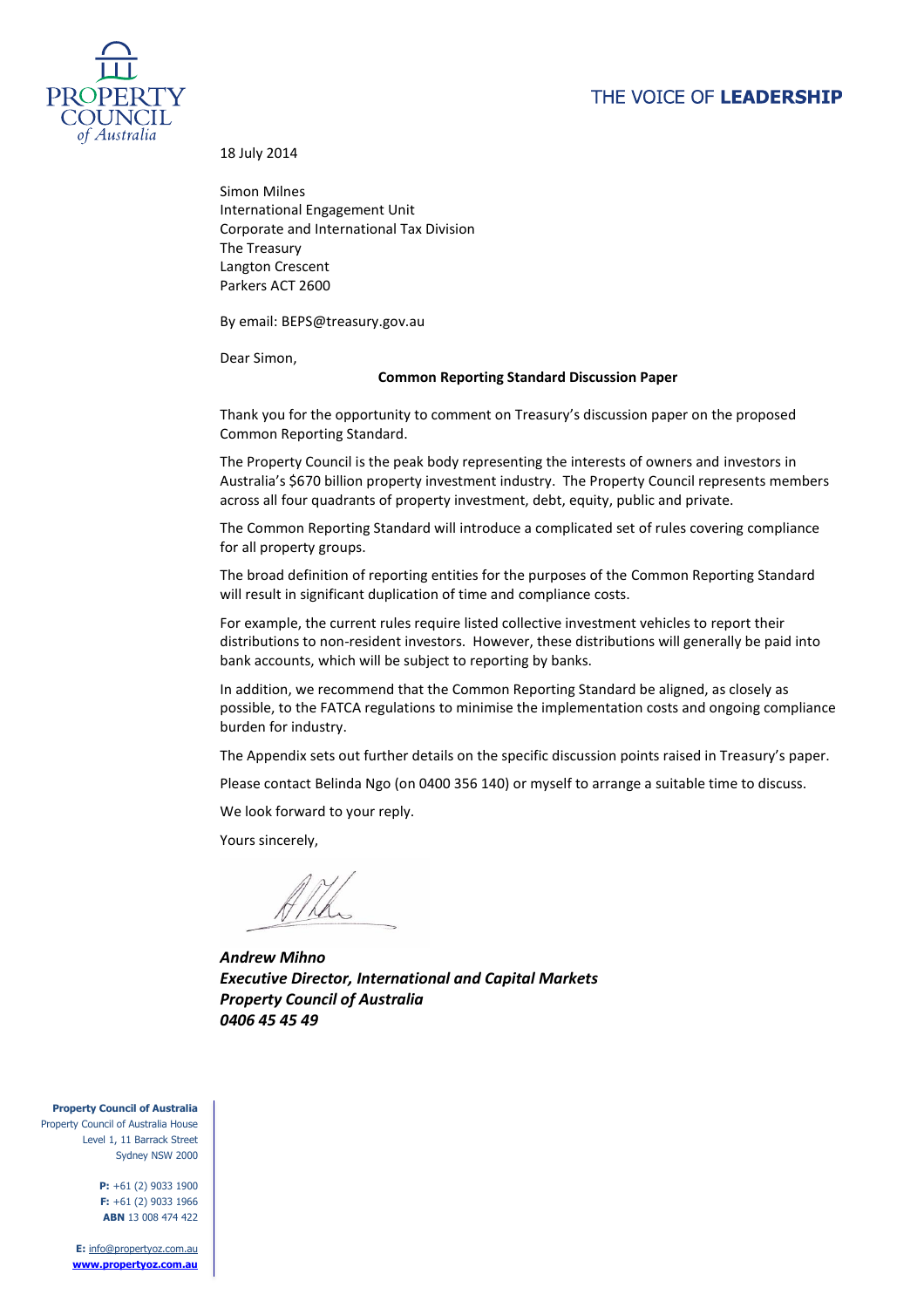

# *Response to Treasury Discussion Paper: Common Reporting Standard for the automatic exchange of tax information*

*Property Council of Australia July 2014*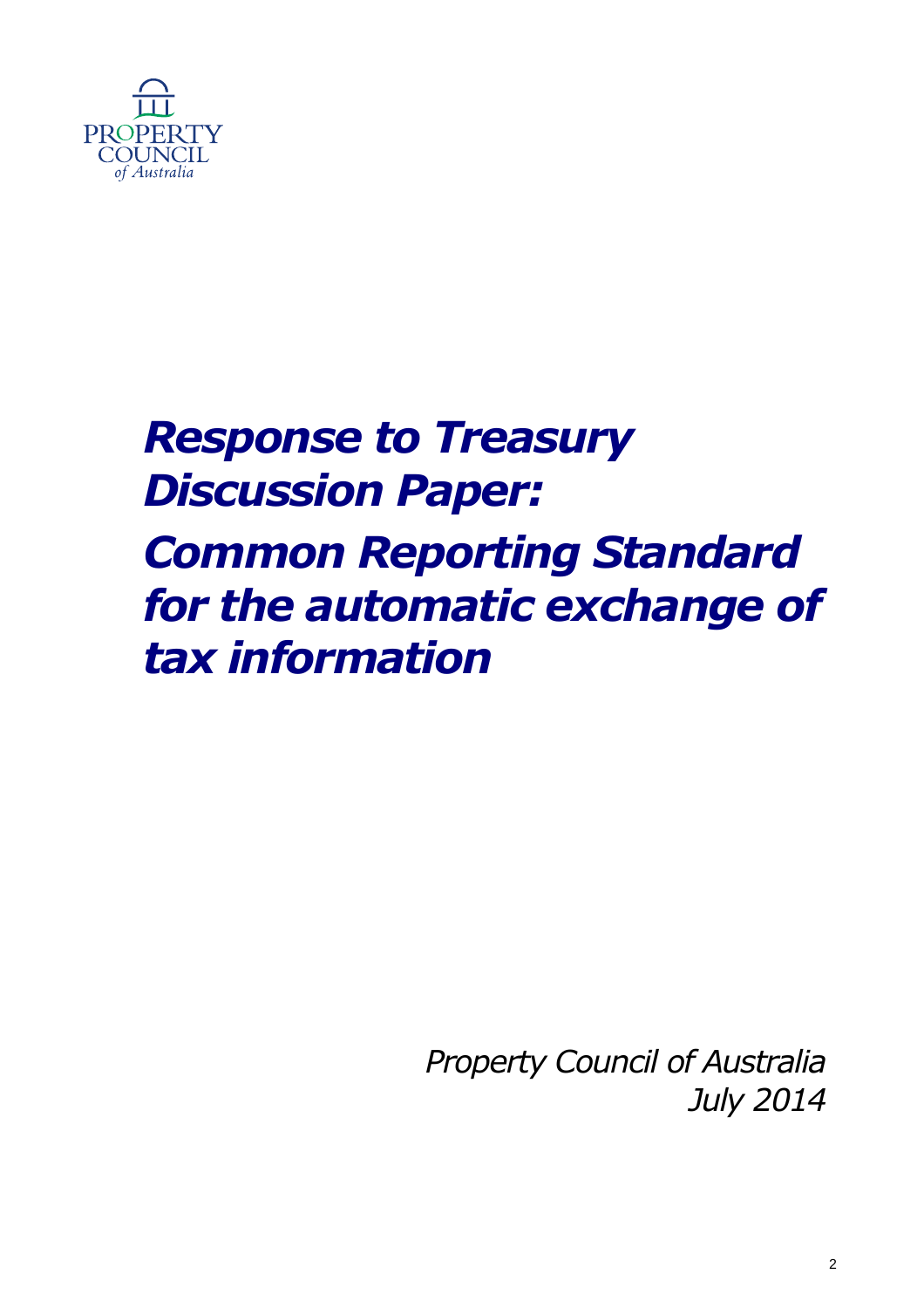# **Submission**

# **1. Introduction**

The submission below covers the following issues raised in Treasury's Discussion Paper on the implementation of Common Reporting Standard (CRS):

- Who should report?
- What accounts should be reported
- How should the relevant account information be reported?
- When should CRS be implemented?

### **2. Who should report?**

### *Recommendation 1: Blanket exemption for listed collective investment vehicles*

Industry recommends that all listed collective investment vehicles be exempted from CRS reporting.

The vast majority of investors in listed collective investment vehicles require their distributions to be paid into depositary accounts (bank accounts held by the investor) which would have to be reported by the relevant bank under CRS in any event

To require the listed investment vehicles to report would duplicate reporting efforts, and place a compliance burden on a very large number of entities.

Alternatively, exempting listed collective investment vehicles will contain the compliance burden to the relatively few entities that provide such depository accounts.

### *Recommendation 2: Align CRS "Financial Institution" definition with FATCA*

Where recommendation 1 is not adopted, the entities that are required to report under CRS should be aligned as closely as possible to those that are required to report under FATCA.

In particular, the test for whether an entity is a Reporting Australian Financial Institution (**RAFI**) should pick up the alternate definitions from:

- the intergovernmental agreement between the USA and Australia (**the IGA**); and
- the US Treasury FATCA Regulations.

A potential RAFI can choose which of the above definitions it wishes to apply.

Access to the two sets of definitions gives rise to potentially more exemptions than are currently offered by the definitions relevant to whether an entity is a reporting entity under CRS.

For example, the US Treasury Regulations contain an "Inter-affiliate foreign financial institution" exemption which does not appear in the CRS definition.

### **Application for property groups**

Most Australian property groups have at least one listed entity, as well as unlisted wholesale funds that have as their trustee, and are managed by, a subsidiary entity of the listed group.

### (a) *Listed stapled group – head company and head trust*

The listed group generally consists of at least two entities whose securities trade together (the most common of which is a company whose shares are traded together with units in a unit trust), and are known as a "stapled group".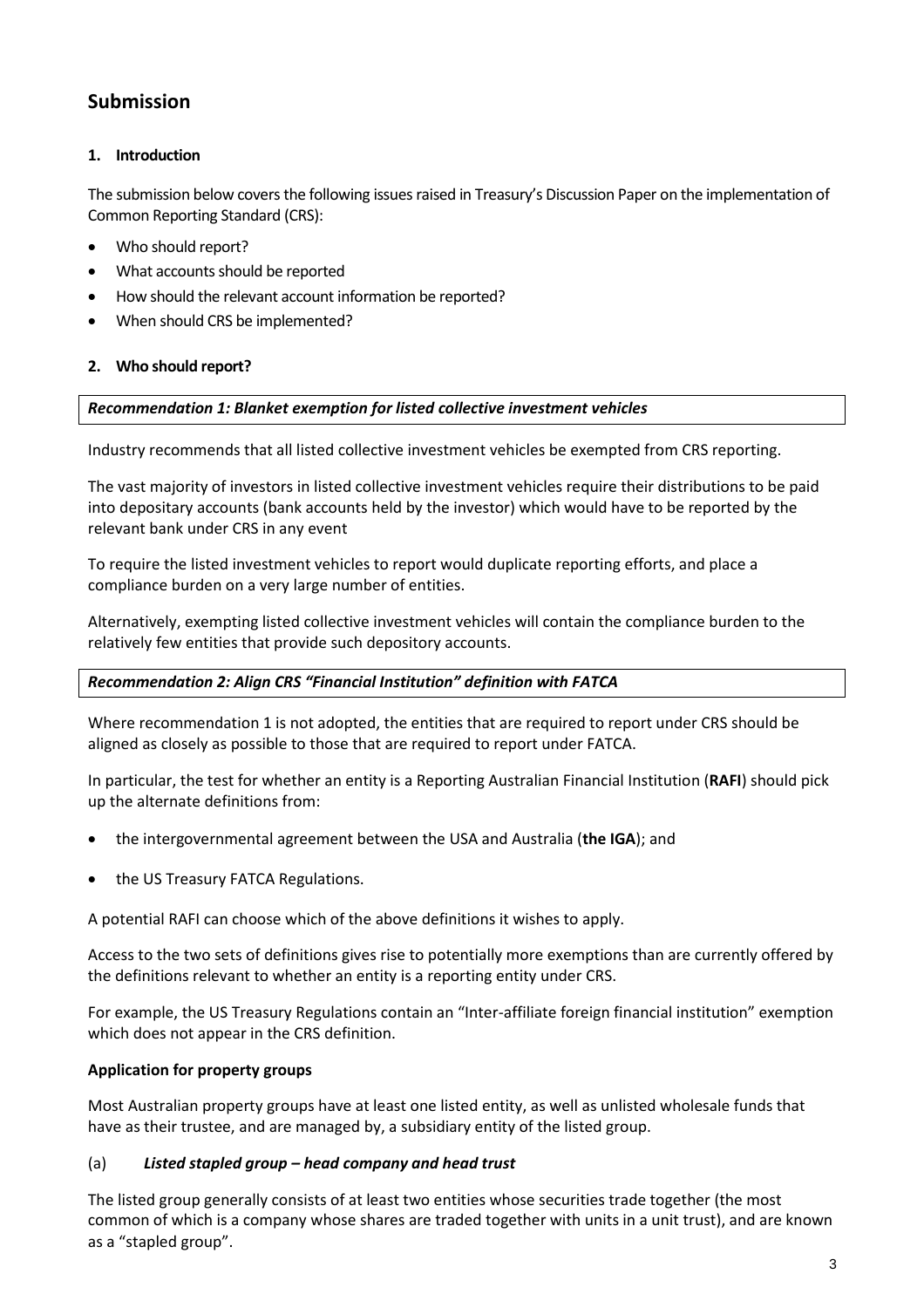# *(b) Holding companies and finance companies (treasury centres)*

The company within the staple will generally have wholly-owned subsidiary companies, some of which would be holding companies for other subsidiaries, and others may act as the finance company (or treasury centre) for the entire group.

# *(c) Wholly-owned sub-trusts*

The trust within the staple may have wholly-owned sub-trusts. Those sub-trusts may either:

- Hold units in other sub-trusts (these are referred to as intermediate trusts); or
- Hold direct interests in real property (these are referred to as asset sub-trusts).

#### *(d) Joint-venture trusts*

The head trust, or an intermediate trust, in a listed stapled group may also hold a partial interest in a trust that has a direct interest in real property (these are referred to as joint venture sub-trusts).

#### *(e) Managed funds and investment management entities*

A wholly-owned subsidiary company of the head company of the stapled group may also act as responsible entity, or trustee, of another trust that is a wholesale unit trust.

The wholesale unit trust may own direct interests in real property, or units in its own asset sub-trusts, or units in its own joint venture sub-trusts.

#### **Recommended treatment**

The following table sets out industry's recommended treatment for each type of entity listed above and the rationale for that outcome.

The table below replicates industry's submission to the ATO regarding the proposed ATO FATCA guidance materials.

| <b>Type of entity</b>                                                                                        | Recommended<br>treatment       | <b>Rationale</b>                                                                                                                                                                                                        |
|--------------------------------------------------------------------------------------------------------------|--------------------------------|-------------------------------------------------------------------------------------------------------------------------------------------------------------------------------------------------------------------------|
| Head Company of listed<br>stapled group                                                                      | Not a Financial<br>Institution | Not applicable – not a "Financial Institution"<br>under CRS definition                                                                                                                                                  |
| <b>Holding Companies (which</b><br>can include trusts) and<br><b>Finance Companies (Treasury</b><br>Centres) | Not a Financial<br>Institution | Either:<br>• not a "Financial Institution" under CRS<br>definition; or<br>exempt inter-affiliate financial institution<br>for FATCA (and therefore, for CRS).<br>Also, should not have anything to report under<br>CRS. |
| Head Trust of listed stapled<br>group                                                                        | Not a Financial<br>Institution | Head Trust is ultimately a collector of rent, and<br>not a financial entity of the type CRS is intended<br>to capture.                                                                                                  |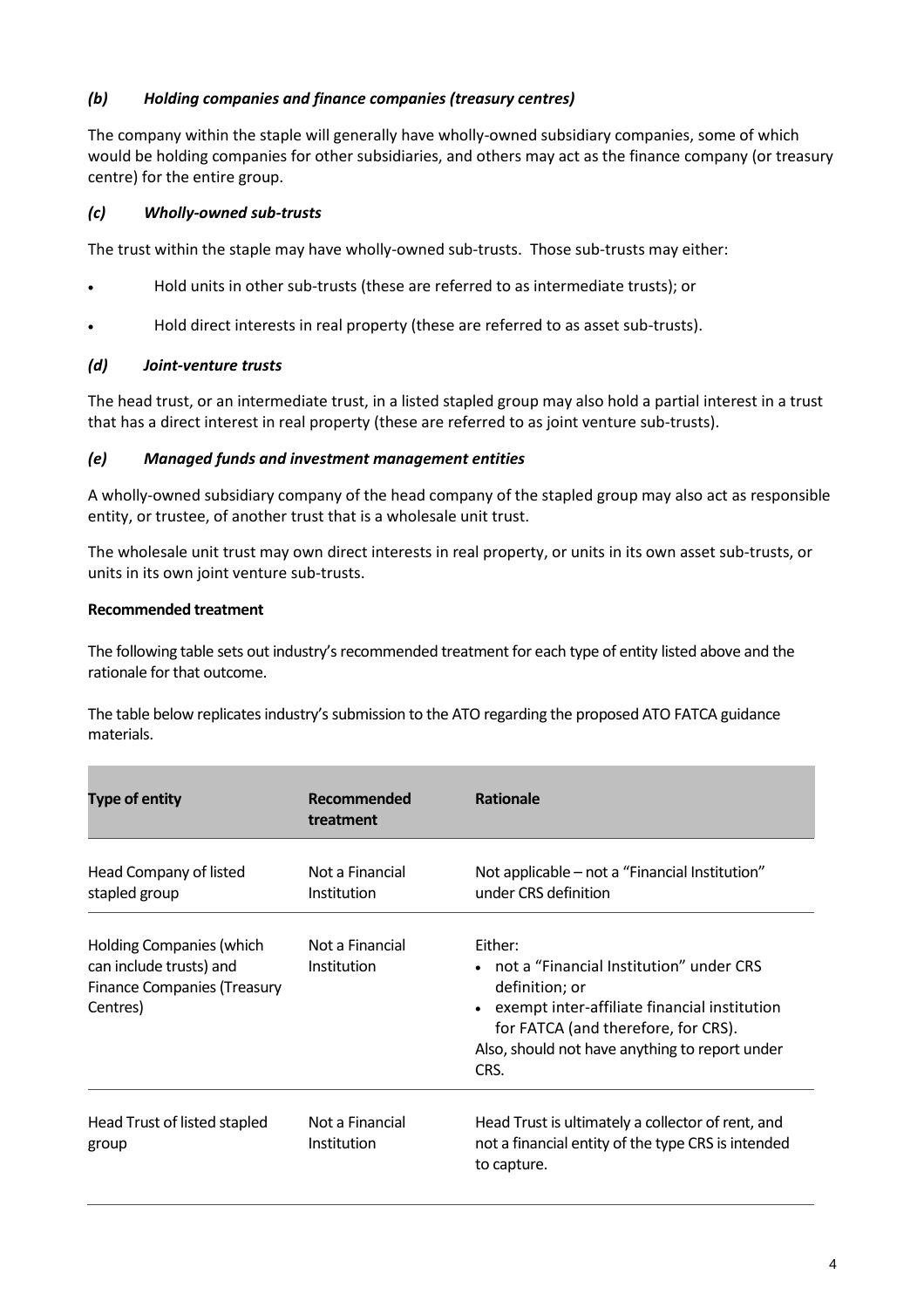| <b>Type of entity</b>                                                                            | Recommended<br>treatment                                                                                                                                                              | <b>Rationale</b>                                                                                                                                                                                                                                                                          |
|--------------------------------------------------------------------------------------------------|---------------------------------------------------------------------------------------------------------------------------------------------------------------------------------------|-------------------------------------------------------------------------------------------------------------------------------------------------------------------------------------------------------------------------------------------------------------------------------------------|
| <b>Intermediate Trusts</b>                                                                       | Not a Financial<br>Institution                                                                                                                                                        | Should be exempt inter-affiliate financial<br>institution for FATCA (and therefore, for CRS).<br>Also, should not have anything to report under<br>CRS.                                                                                                                                   |
| Asset sub-trusts                                                                                 | Not a Financial<br>Institution                                                                                                                                                        | As above.                                                                                                                                                                                                                                                                                 |
| Joint venture trusts                                                                             | Not a Financial<br>Institution                                                                                                                                                        | Same as Head Trust of listed stapled group                                                                                                                                                                                                                                                |
| <b>Managed Funds</b>                                                                             | Not a Financial<br>Institution                                                                                                                                                        | Same as Head Trust of listed stapled group                                                                                                                                                                                                                                                |
| RE/ trustee company in listed<br>corporate group                                                 | <b>Financial Institution</b><br>only if a trust to<br>which the RE/ trustee<br>provides services is a<br><b>Financial Entity</b><br>Otherwise - Not a<br><b>Financial Institution</b> | A remunerated RE/ trustee should need only<br>register if a trust to which it provides such<br>services is a Financial Entity, and such RE/<br>trustee should then be able to report on behalf<br>of that trust.<br>Otherwise, such RE/ trustee entities would have<br>nothing to report. |
| Trustee company in listed<br>corporate group (where not<br>remunerated for acting as<br>trustee) | Not a Financial<br>Institution                                                                                                                                                        | Not applicable - not a "Financial Institution"<br>under CRS definition                                                                                                                                                                                                                    |

#### **3. What accounts should be reported?**

#### *Recommendation 3: Align CRS reportable account rules with FATCA*

The CRS should mirror the FATCA reportable account rules.

In particular, the exemption in FATCA for securities that are regularly traded on a recognised stock exchange that are not registered in the holder's name in the issuer's books should also be contained in the CRS rules.

#### *Recommendation 4: Carve out accounts where Tax File Number quoted*

An account should not be reportable where an investor has quoted a TFN to the CRS reporting entity.

This would be unnecessary duplication because the ATO will already have access to the investor's information through the tax return lodgement process.